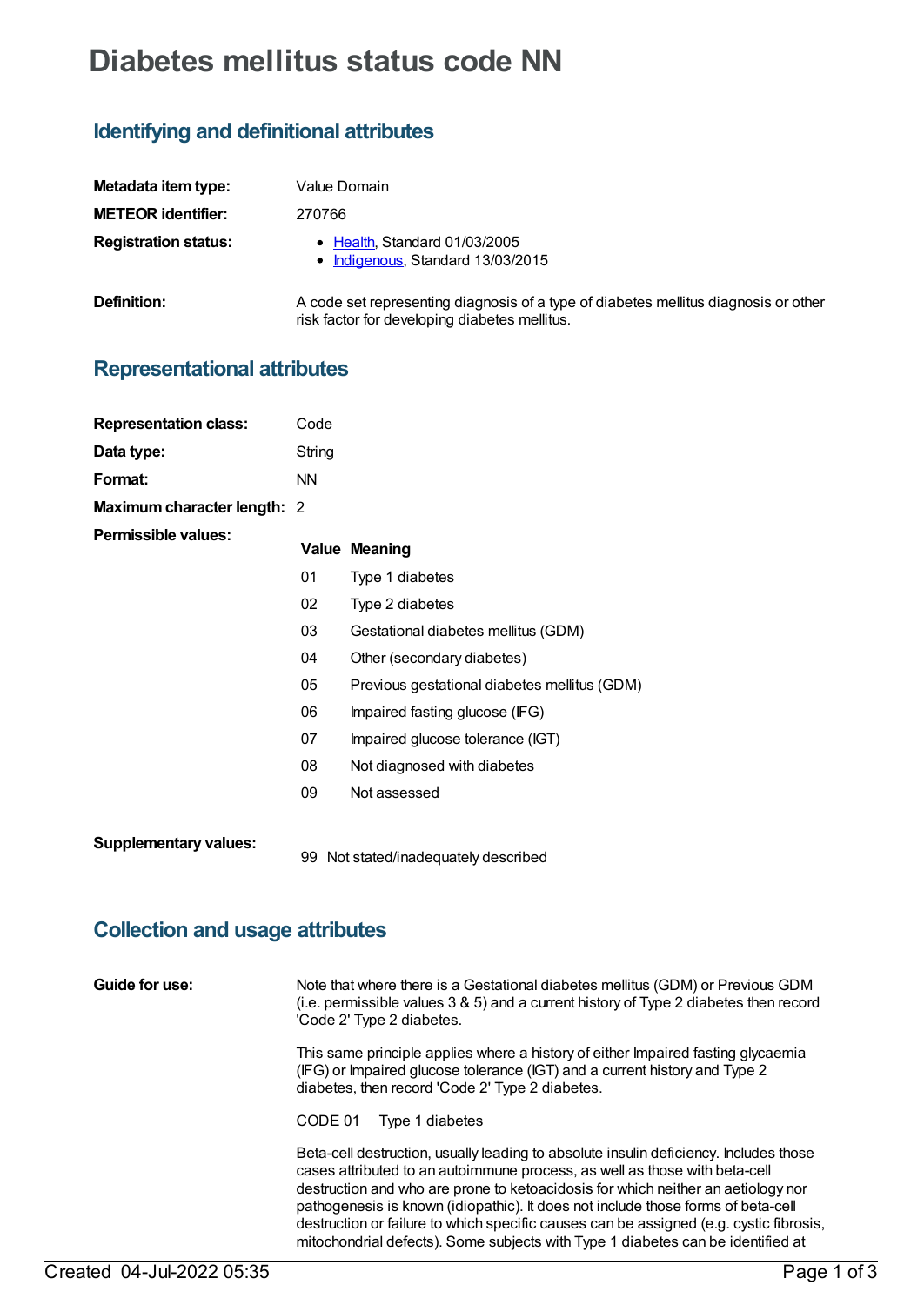earlier clinical stages than 'diabetes mellitus'.

CODE 02 Type 2 diabetes

Type 2 includes the common major form of diabetes, which results from defect(s) in insulin secretion, almost always with a major contribution from insulin resistance.

CODE 03 Gestational diabetes mellitus (GDM)

GDM is a carbohydrate intolerance resulting in hyperglycaemia of variable severity with onset or first recognition during pregnancy. The definition applies irrespective of whether or not insulin is used for treatment or the condition persists after pregnancy. Diagnosis is to be based on the Australian Diabetes in Pregnancy Society (ADIPS) Guidelines.

CODE 04 Other (secondary diabetes)

This categorisation includes less common causes of diabetes mellitus, but are those in which the underlying defect or disease process can be identified in a relatively specific manner. They include, for example, genetic defects of beta-cell function, genetic defects in insulin action, diseases of the exocrine pancreas, endocrinopathies, drug or chemical-induced, infections, uncommon forms of immune-mediated diabetes, other genetic syndromes sometimes associated with diabetes.

CODE 05 Previous GDM

Where the person has a history of GDM.

CODE 06 Impaired fasting glycaemia (IFG)

IFG or 'non-diabetic fasting hyperglycaemia' refers to fasting glucose concentrations, which are lower than those required to diagnose diabetes mellitus but higher than the normal reference range. An individual is considered to have IFG if they have a fasting plasma glucose of 6.1 or greater and less than 7.0 mmol/L if challenged with an oral glucose load, they have a fasting plasma glucose concentration of 6.1 mmol/L or greater, but less than 7.0 mmol/L, AND the 2 hour value in the Oral Glucose Tolerance Test (OGTT) is less than 7.8 mmol/L.

CODE 07 Impaired glucose tolerance (IGT)

IGT is categorised as a stage in the natural history of disordered carbohydrate metabolism; subjects with IGT have an increased risk of progressing to diabetes. IGT refers to a metabolic state intermediate between normal glucose homeostasis and diabetes. Those individuals with IGT manifest glucose intolerance only when challenged with an oral glucose load. IGT is diagnosed if the 2 hour value in the OGTT is greater than 7.8 mmol/L. and less than 11.1 mmol/L AND the fasting plasma glucose concentration is less than 7.0 mmol/L.

CODE 08 Not diagnosed with diabetes

The subject has no known diagnosis of Type 1, Type 2, GDM, Previous GDM, IFG, IGT or Other (secondary diabetes).

CODE 09 Not assessed

The subject has not had their diabetes status assessed.

CODE 99 Not stated/inadequately described

This code is for unknown or information unavailable.

**Collection Methods:** The diagnosis is derived from and must be substantiated by clinical documentation.

#### **Relational attributes**